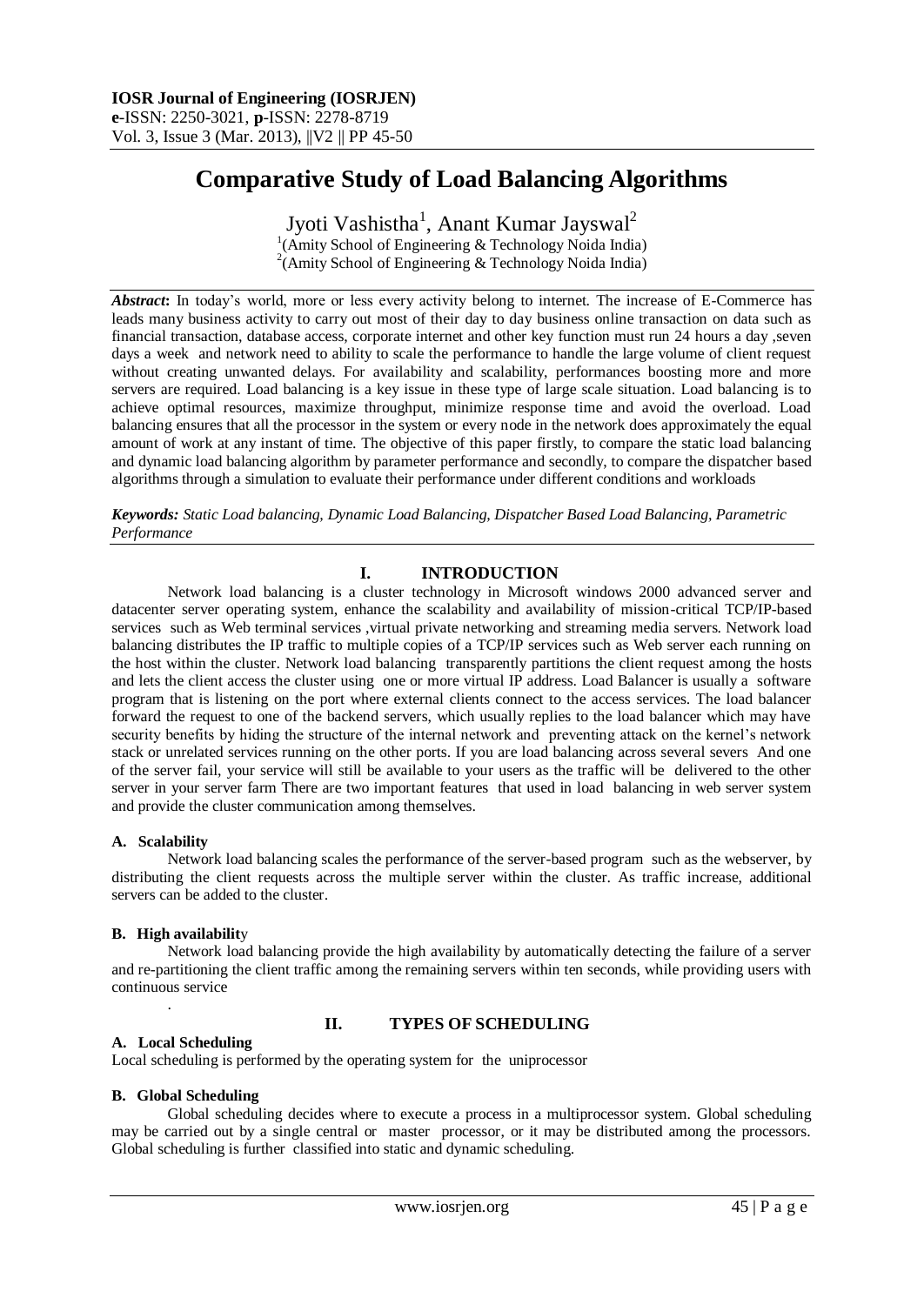## **III. STATIC LOAD BALANCING**

In static load balancing[1][2], no dynamic information is used and the performance of the processor is determined at the beginning of the execution. Depending on their performance such as arrival time execuction time ,amount of resources needed ,the workload is distributed in the start by master processor. The slave processor calculated their allocated work and submit their result to the master .The goal of SLB method is to reduce the overall execution time of a concurrent program and minimizing the communication delays. The SLB algorithm are Round robin Algorithm, Randomized Algorithm, Central Manager Algorithm.

## **A. Round Robin Algorithm**

Round Robin algorithm [1] distributes jobs evenly to all slave processors. All jobs are assigned to slave processors based on Round Robin order, meaning that processor choosing is performed in series and will be back to the first processor if the last processor has been reached. Processors choosing are performed locally on each processor, independent of allocations of other processors. Advantage of Round Robin algorithm is that it does not require interprocess communication. In general Round Robin is not expected to achieve good performance in general case.

## **B. Randomized Algorithm**

Randomized algorithm [1] uses random numbers to choose slave processors. The slave processors are chosen randomly following random numbers generated based on a statistic distribution. Randomized algorithm can attain the best performance among all load balancing algorithms for particular special purpose applications.

## **C. Central Manager Algorithm**

Central Manager Algorithm [3], in each step, central processor will choose a slave processor to be assigned a job. The chosen slave processor is the processor having the least load. The central processor is able to gather all slave processors load information, thereof the choosing based on this algorithm are possible to be performed.The load manager makes load balancing decisions based on the system load information, allowing the best decision when of the process created. High degree of inter-process communication could make the bottleneck state.

## **D. Threshold Algorithm**

In Threshold algorithm [3], the processes are assigned immediately upon creation to hosts. Hosts for new processes are selected locally without sending remote messages. Each processor keeps a private copy of thesystem's load. The load of a processor can characterize by one of the three levels: underloaded, medium and overloaded. Two threshold parameters t\_under and t\_upper can be used to describe these levels. Under loaded: load < t under , Medium : t under  $\le$  load  $\le$  t\_upper , and Overloaded: load > t\_upper. Initially, all the processors are considered to be underloaded. When the load state of a processor exceeds a load level limit, thenit sends messages regarding the new load state to all remote processors, regularly updating them as to the actual load state of the entire system.

## **IV. DYNAMIC LOAD BALANCING**

In dynamic load balancing the work load is distributed among the processor at the run time In which the master assign the new processor to the slave based on new information collected [4][5], Unlike the static algorithm dynamic algorithm bufferes the process in the queue on the main node and allocated dynamically upon request from remote nodes. As a result, dynamic load balancing algorithm can provide a significant improvement in performance over static algorithm. However ,this comes at the additional cost of collecting and maintaining load information, So it is important to keep this overheads with reasonable time. Dynamic algorithm can be classified into different categories:.

## **A. Sender Initiative**

In this type the load balancing algorithm is initialized by the sender. In this type of algorithm the sender sends request messages till it finds a receiver that can accept the load.

## **B. Receiver Initiative**

In this type the load balancing algorithm is initiated by the receiver. In this type of description algorithms the receiver sends request messages till it finds a sender that can get the load.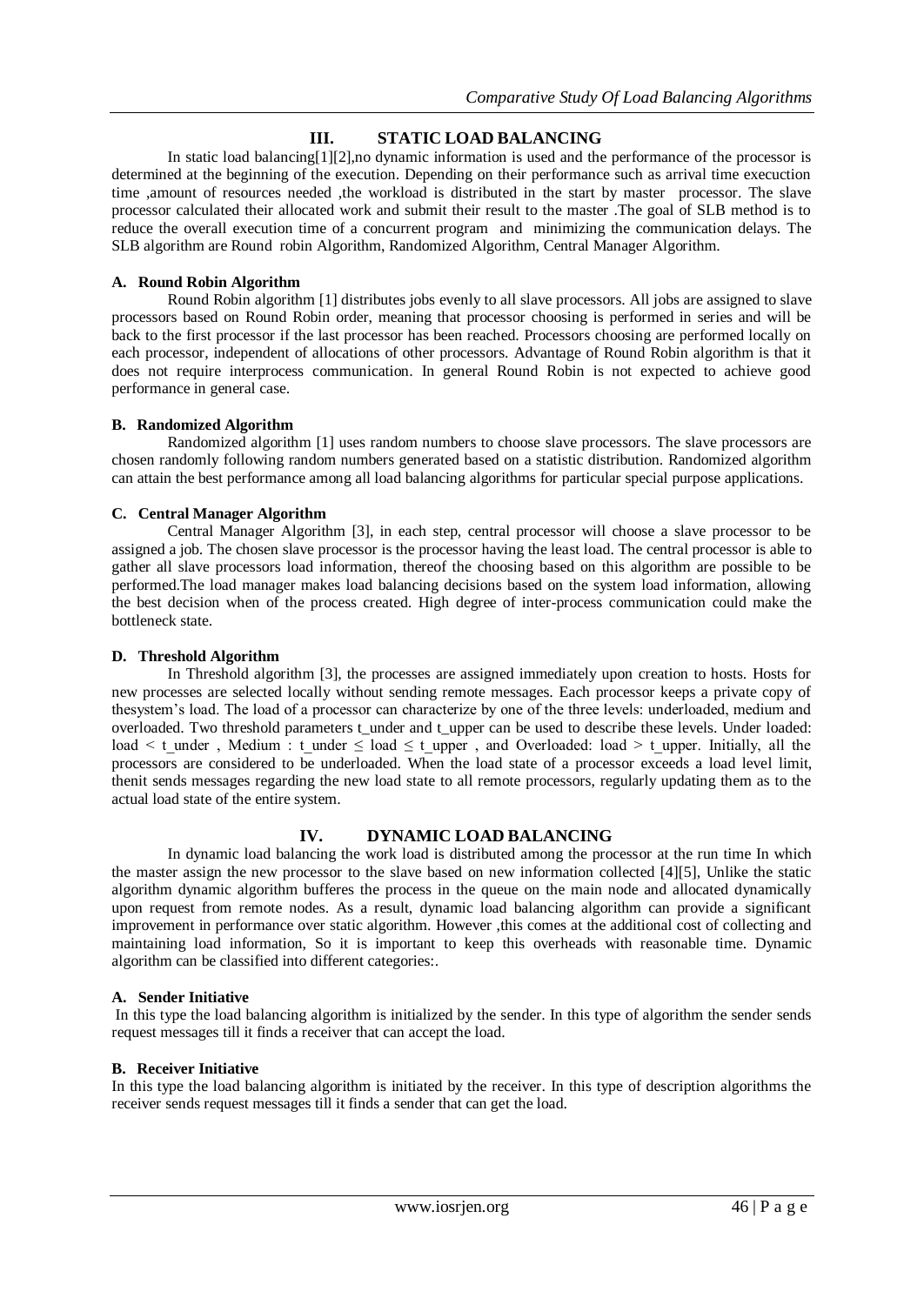## **C. Symmetric and Periodically Exchanged**

It is the combination of both sender initiated and receiver initiated .The simple way to decentralized exchange load information periodically is by every node send its load level to all other nodes periodically

#### **D. Central Queue Algorithm**

Central Queue Algorithm [6] works on the principle of dynamic distribution. It stores new activities and unfulfilled requests as a cyclic FIFO queue on the main host. Each new activity arriving at the queue manager is inserted into the queue. Then, whenever a request for an activity is received by the queue manager, it removes the first activity from the queue and sends it to the requester. If there are no ready activities in the queue, the request is buffered, until a new activity is available. If a new activity arrives at the queue manager while there are unanswered requests in the queue, the first such request is removed from the queue and the new activity is assigned to it. When a processor load falls under the threshold, the local load manager sends a request for a new activity to the central load manager. The central load manager answers the request immediately if a ready activity is found in the process-request queue, or queues the request until a new activity arrives.

#### **E. Local Queue Algorithm**

Main feature of this algorithm [6] is dynamic process .The basic idea of the local queue algorithm is static allocation of all new processes with process migration initiated by a host when its load falls under threshold limit, is a user-defined parameter of the algorithm. The parameter defines the minimal number of ready processes the load manager attempts to provide on each processor. It randomly sends requests with the number of local ready processes to remote load managers. When a load manager receives such a request, it compares the local number of ready processes with the received number. If the former is greater than the latter, then some of the running processes are transferred to the requester and an affirmative confirmation with the number of processes transferred is returned.

## **V. PARAMETRIC PERFORMANCE**

#### **A. Overload Rejection**

If Load Balancing is not possible additional overload rejection measures are needed. When the overload situation ends then first the overload rejection measures are stopped. After a short guard period Load Balancing is also closed down.

#### **B. Fault Tolerant**

This parameter gives that algorithm is able to tolerate tortuous faults or not. It enables an algorithm to continue operating properly in the event of some failure. If the performance of algorithm decreases, the decrease is proportional to the seriousness of the failure, even a small failure can cause total failure in load balancing.

#### **C. Forecasting Accuracy**

Forecasting is the degree of conformity of calculated results to its actual value that will be generated after execution. The static algorithms provide more accuracy than of dynamic algorithms as in former most assumptions are made during compile time and in later this is done during execution.

#### **D. Stability**

Stability can be characterized in terms of the delays in the transfer of information between processors and the gains in the load balancing algorithm by obtaining faster performance by a specified amount of time.

#### **E. Process Migration**

Process migration parameter provides when does a system decide to export a process? It decides whether to create it locally or create it on a remote processing element. The algorithm is capable to decide that it should make changes of load distribution during execution of process or not.

#### **F. Recourses Utilization**

Resource utilization include automatic load balancing A distributed system may have unexpected number of processes that demand more processing power. If the algorithm is capable to utilize resources, they can be moved to under loaded processors more efficiently

#### **G. Throughput**

Throughput is the amount of data moved successful from one place to another from a given period of time.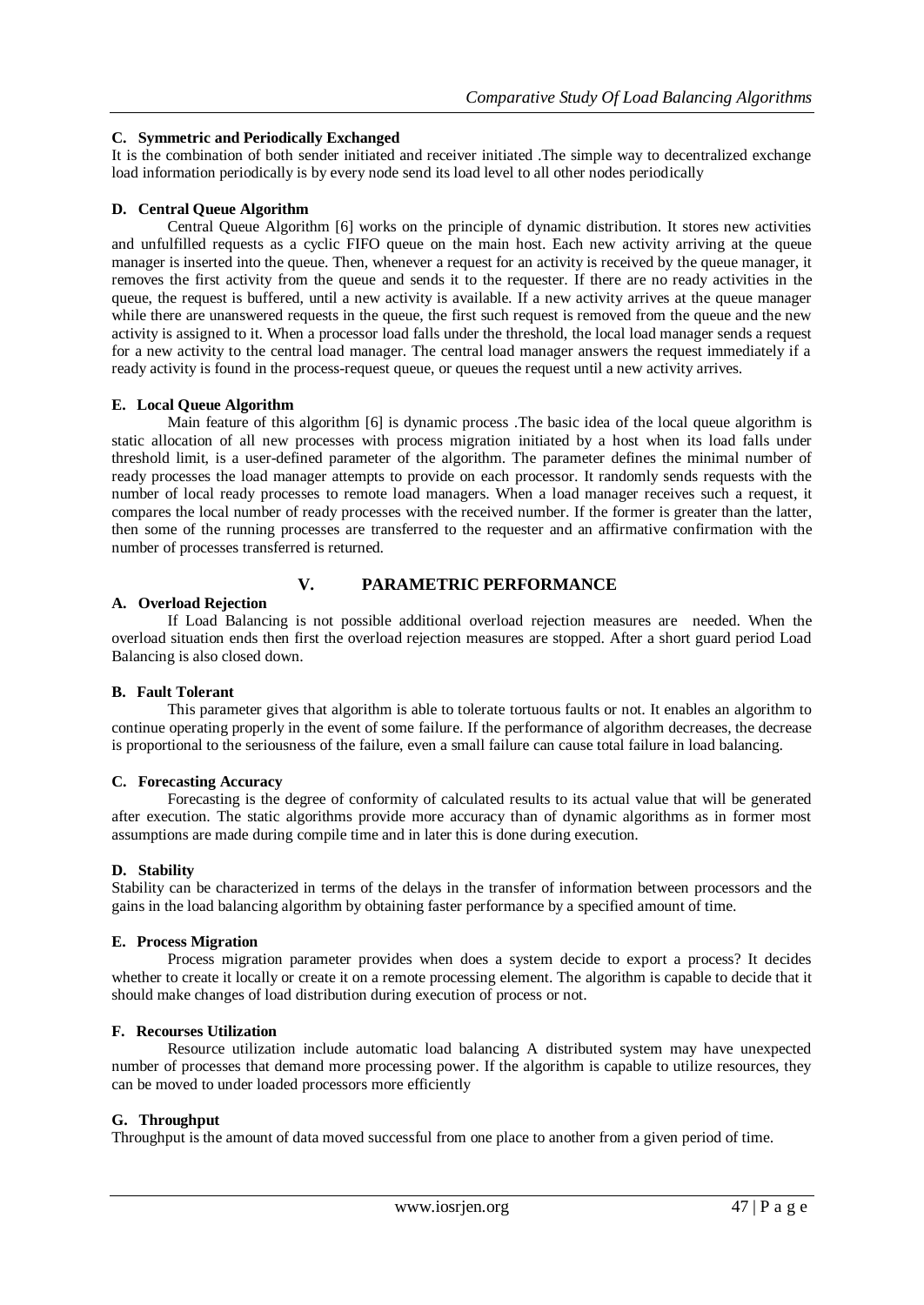## **H. Turnaround Time**

The **turnaround** time is the time of submission of process to completion of process is the turnaround time.

## **I. Waiting Time**

Waiting time is the sum of period spent waiting in ready queue is the waiting queue.

## **J. Processor Thrashing**

Processor thrashing occurs when most of the processors of the system are spending most of their time migrating processes without accomplishing any useful work in an attempt to properly schedule the processes for better performance. Static load balancing algorithms are free from Processor thrashing as no relocation of tasks place. Dynamic load balancing algorithms incurs substantial processor thrashing.

#### **K. Nature of Load Balancing Algorithm**

This factor is related with determining the nature or behavior of load balancing algorithms that is whether the load balancing algorithm is of static or dynamic nature, pre-planned or no planning..

| Parameter             | Round         | Random        | Local   | Central      | Central       | Threshold     |
|-----------------------|---------------|---------------|---------|--------------|---------------|---------------|
|                       | Robin         |               | Oueue   | Oueue        | Manager       |               |
| Overload Rejection    | No            | No            | Yes     | Yes          | No            | No            |
| <b>Fault Tolerant</b> | No            | No            | Yes     | Yes          | Yes           | No.           |
| Forcasting Accuracy   | More          | More          | Less    | Less         | More          | More          |
| Stability             | Large         | Large         | Small   | <b>Small</b> | Large         | Large         |
| Dynamic/static        | Static        | Static        | Dynamic | Dynamic      | Static        | Static        |
| Process Migration     | No            | No            | Yes     | No           | No            | No            |
| Resource Utilization  | Less          | Less          | More    | Less         | Less          | Less          |
| Throughput            | Low           | Low           | High    | High         | Low           | Low           |
| Turnaround Time       | Less          | Less          | More    | More         | Less          | Less          |
| <b>Waiting Time</b>   | More          | More          | Less    | Less         | More          | More          |
| Processor Thrashing   | No            | No            | Yes     | Yes          | No            | No            |
| Nature                | <b>Static</b> | <b>Static</b> | Dynamic | Dynamic      | <b>Static</b> | <b>Static</b> |

Parametric Comparison of Load Balancing Algorithm

## **VI. PERFORMANCE COMPARISON OF DISPATCHER BASED ALGORITHM**

## **A. Random Scheduling Algorithm**

In random scheduling, an incoming request is sent to a randomly selected host. This policy equalizes the expected number of tasks at each host [7]. The algorithm is very fast and over a period of time it ensures that the requests are fairly distributed. However, if the numbers of requests are small, the probability of imbalance will be very high.

RECEIVE\_REQUEST

WEB\_SERVER\_ID=RANDOM(1TO N)FORWARD\_REQUEST\_TO(WEB\_SERVER\_ID).

## **B.** .**Round Robin Scheduling Algorithm**

The round-robin scheduling algorithm sends each incoming request to the next server in it's list. Thus in a three server cluster (servers A, B and C) request 1 would go to server A, request 2 would go to server B, request 3 would go to server C, and request 4 would go to server A, thus completing the cycling or 'roundrobin' of servers. It treats all real servers as equals regardless of the number of incoming connections or response time each server is experiencing.The scheduling granularity of Virtual Server is network connection-based, and it is much superior to round-robin DNS due to the fine scheduling granularity.

```
RECEIVE_REQUEST
```
WEB\_SERVER\_ID= (LAST\_SERVER\_ID + 1) MOD N FORWARD\_REQUEST\_TO(WEB\_SERVER\_ID)

## **C. Weighted Round Robin**

The weighted round-robin scheduling is designed to better handle servers with different processing capacities. Each server can be assigned a weight (an integer value) that indicates the processing capacity of the server. In the implementation of the weighted round-robin scheduling, a scheduling sequence will be generated according to the server weights after the rules of virtual server are modified. Actually, the round-robin scheduling is a special instance of the weighted round-robin scheduling, in which all the weights are equal [8].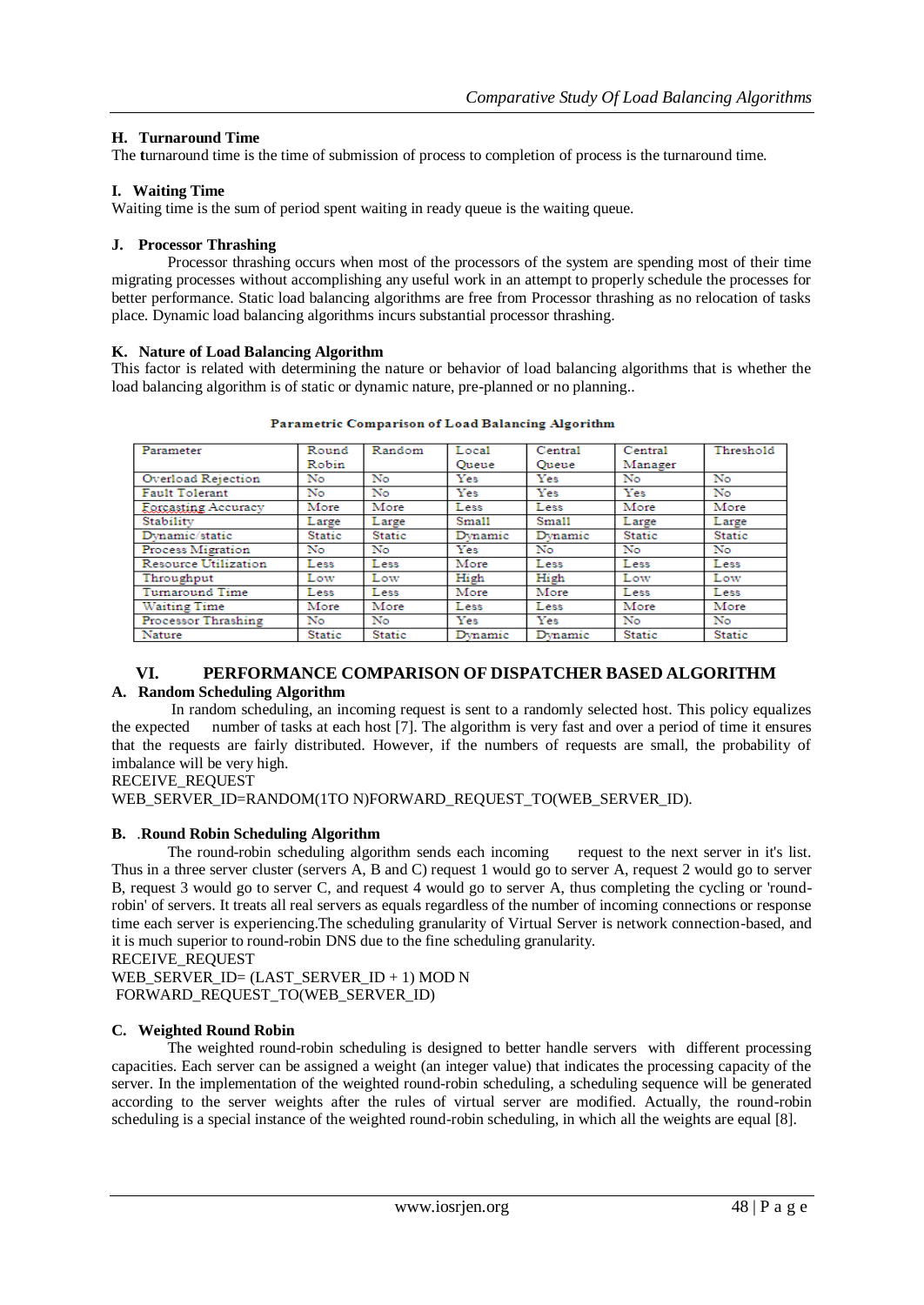#### **D. Least Connection Scheduling Algorithm**

The least-connection scheduling algorithm [9] directs network connections to the server with the least number of established connections. This is one of the dynamic scheduling algorithms; because it needs to count live connections for each server dynamically. For a virtual server that is managing a collection of servers with similar performance, least-connection scheduling is good to smooth distribution when the load ofrequests vary a lot.<br>RECEIVE

```
REQUEST WEB SERVER ID = 0FOR I = 1 TO
I CALL TIONS <<br>
IF (SERVER(WEB_SERVER_ID).CONNECTIONS)<br>
FORWARD_REQUEST_TO(WEB_SERVER_ID)
                                                              WEB SERVER ID = I
```
#### **E. Least Loader Scheduler Algorithm**

The least loaded server policy is somewhat similar to the least connection scheduling. It is also a dynamic policy and requires calculating the size of the load on each server at the time of forwarding a request. As the least loaded server policy shares the request based on the actual physical load on the server, it should give an optimum load balancing [10].<br>RECEIVE REQUEST WEB SERVER  $ID = 0$ 

```
FOR I = 1 TO N
IF (SERVER(I)LOAD <br/> SERVER(I)LOAD <br/> SERVER(IVEB_SERVER_ID).LOAD)
WEB_SERVER_ID=FORWARD_REQUEST_TO(WEB_SERVER_ID)
```
#### **VII. SIMULATION OF DISPATCHER BASED ALGORITHM**

#### **A. Effect of Number of Server**

To study the effect of the number of servers on the performance of the algorithms, we kept all the parameters constant and we varied the number of servers in the counts 2, 4. 7,10,15 and 20. The simulation results show that as we increase the number of servers, the overall imbalance on the system decreases. This is mainly due to the fact that as we increase the number of servers, the load on the servers also decreases The results show that the least loaded sever algorithm gives us the best balance and the random is the worst. However, we notice that sometimes Random algorithm tends to perform better than the round robin. This is specially noticed when exceptionally large requests arrive on the system. The results indicate that round robin performs well if the incoming requests are of similar size but if the file sizes differ significantly, it causes the system to imbalance. The least connection, being a dynamic policy tends to adapt itself to the imbalance but as it is not aware of the request size, it does not perform equally as good as the least loaded server algorithm. Figure 1 shows the effect of changing the number of servers on the average latency for the different algorithms. It is clear that the average latency improves with the increasing number of servers. This change is very clear when changing from 2 to 10 servers but there is no significant improvement in the average latency when changing from 10 to 20 servers. This is due to the fact that the web servers are no longer overloaded and all systems have similar performance.

#### **B. Effect of Arrival Rate**

Figure 2 shows the effect of the arrival rate on the average latency of the algorithms. We see that the average latency increases with the increase in the arrival rate. We also notice that the average latency of the different algorithms is similar with slight variation when the number of requests is about100 requests/sec.



Figure 1 Average latency of Different Algorithm At Different No of Server